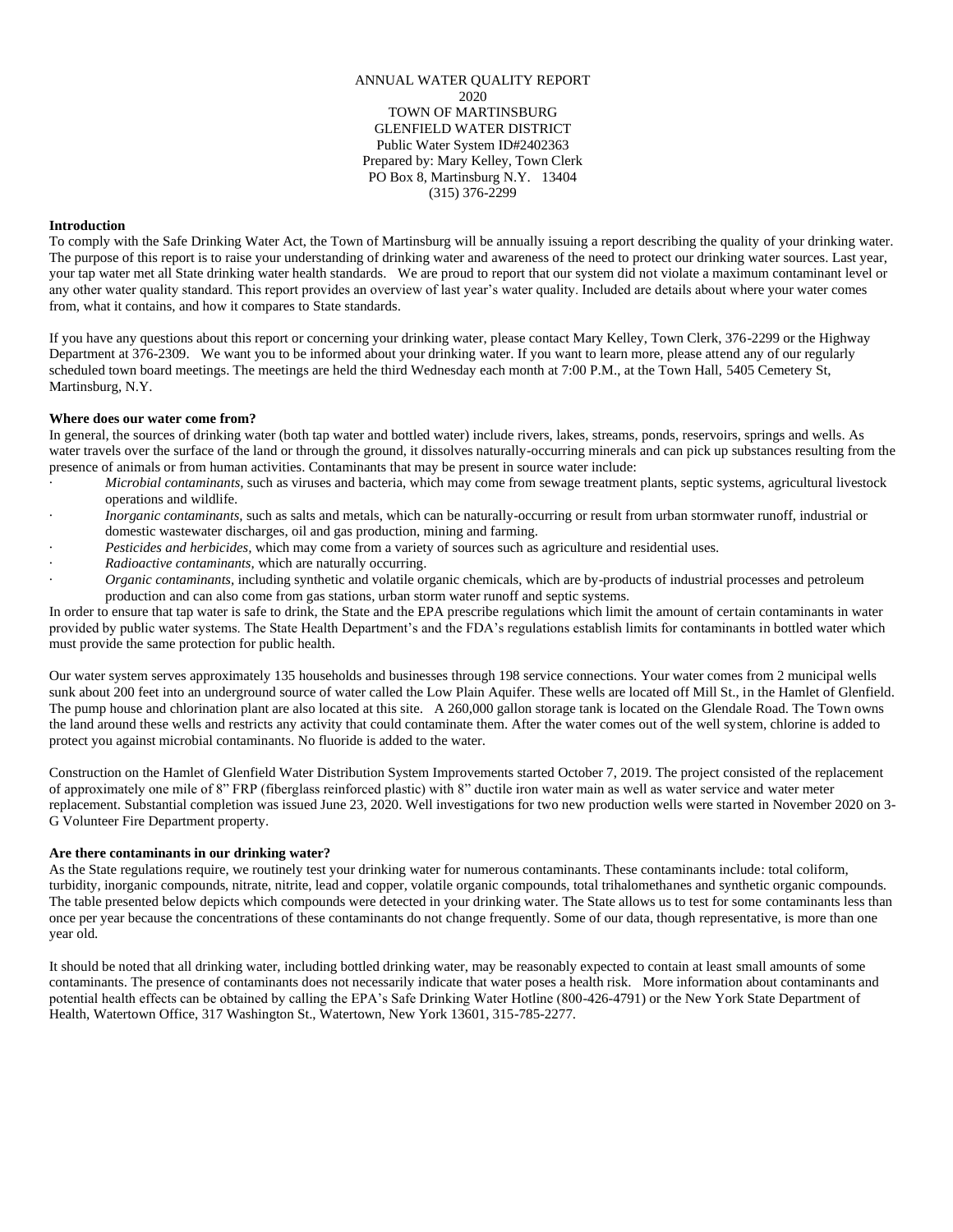CONTAMINANT

### TEST RESULTS

|                                                                                                                     | Violation<br>Y or N | Date of<br>Sample | Level<br>Detected | Unit<br>Measurement MCL |                | Likely Source of<br>Contamination                                                                                                                                 |
|---------------------------------------------------------------------------------------------------------------------|---------------------|-------------------|-------------------|-------------------------|----------------|-------------------------------------------------------------------------------------------------------------------------------------------------------------------|
| <b>Inorganics</b>                                                                                                   |                     |                   |                   |                         |                |                                                                                                                                                                   |
| Barium                                                                                                              | N <sub>0</sub>      | 08/14/17          | .053              | Ug/L                    | $\overline{2}$ | Discharge of drilling wastes; discharge from<br>metal refineries; erosion of natural deposits                                                                     |
| Radioactive<br><b>Contaminants</b>                                                                                  |                     |                   |                   |                         |                |                                                                                                                                                                   |
| Nitrogen, Nitrates                                                                                                  | N <sub>0</sub>      | 12/21/20          | 0.88              | mg/l                    | 10             | Runoff from fertilizer use, leaching from septic<br>tanks, sewage, erosion of natural deposits                                                                    |
| Fluoride                                                                                                            | N <sub>0</sub>      | 08/14/17          | 0.3               | mg/l                    | 2.2            | Erosion of natural deposits; water additive that<br>promotes strong teeth; discharge from fertilizer and<br>aluminum factories.                                   |
| Microbiological<br><b>Contaminants</b>                                                                              |                     |                   |                   |                         |                |                                                                                                                                                                   |
| Turbidity*                                                                                                          | N <sub>0</sub>      | 08/14/17          |                   | N.T.U                   | 5              | Soil run off.                                                                                                                                                     |
| Alkalinity                                                                                                          | N <sub>0</sub>      | 04/03/2018        | 203               | mg/1                    | n/a            |                                                                                                                                                                   |
| <b>DisinfectionByProducts</b>                                                                                       |                     |                   |                   |                         |                |                                                                                                                                                                   |
| Haloacetic Acids (mono-,<br>di-, and trichloroacetic<br>acid and mono- and di-<br>bromoacetic acid)                 | N <sub>0</sub>      | 10/28/2020        | 16.7              | $\frac{u g}{l}$         | 60             | By-Product of drinking water chlorination.                                                                                                                        |
| <b>Total Trihalomethanes</b><br>(TTHMs-chloroform,<br>bromodichloromethane<br>dibromochloromethane<br>and bromoform | N <sub>0</sub>      | 10/28/2020        | 42.1              | ug/l                    | 80             | By-Product of drinking water chlorination<br>needed to kill harmful organisms. TTHMs are<br>formed when source water contains large<br>amounts of organic matter. |

\*Turbidity is a measure of the cloudiness of the water and has no health effects. We monitor it because it's a good indicator of water quality. High turbidity can hinder the effectiveness of disinfectants.

As you can see by the table, our system had no violations, but we have learned through our testing that some contaminants have been detected; however, these contaminants were detected below New York State requirements.

Monthly testing for coliform was negative.

In June, 2020 we collected and analyzed 10 samples for lead. The action level for lead was not exceeded at any site tested.  $90<sup>th</sup>$ percentile lead  $-2.1$  ppb. Lead limit is  $15$ .

The source of lead in drinking water may come from corrosion of household plumbing systems or erosion of natural deposits.

In June, 2020 we collected and analyzed 10 samples for copper.  $90<sup>th</sup>$  percentile copper –  $164.0$  ppb. The action level for copper was not exceeded at any site. Copper limit is 1300.

The source of copper in drinking water may come from corrosion of household plumbing systems; erosion of natural deposits; leaching from wood preservatives.

Copper is an essential nutrient, but some people who drink water containing copper in excess of the action level over a relatively short amount of time could experience gastrointestinal distress. Some people who drink water containing copper in excess of the action level over many years could suffer liver or kidney damage. People with Wilson's Disease should consult their personal doctor.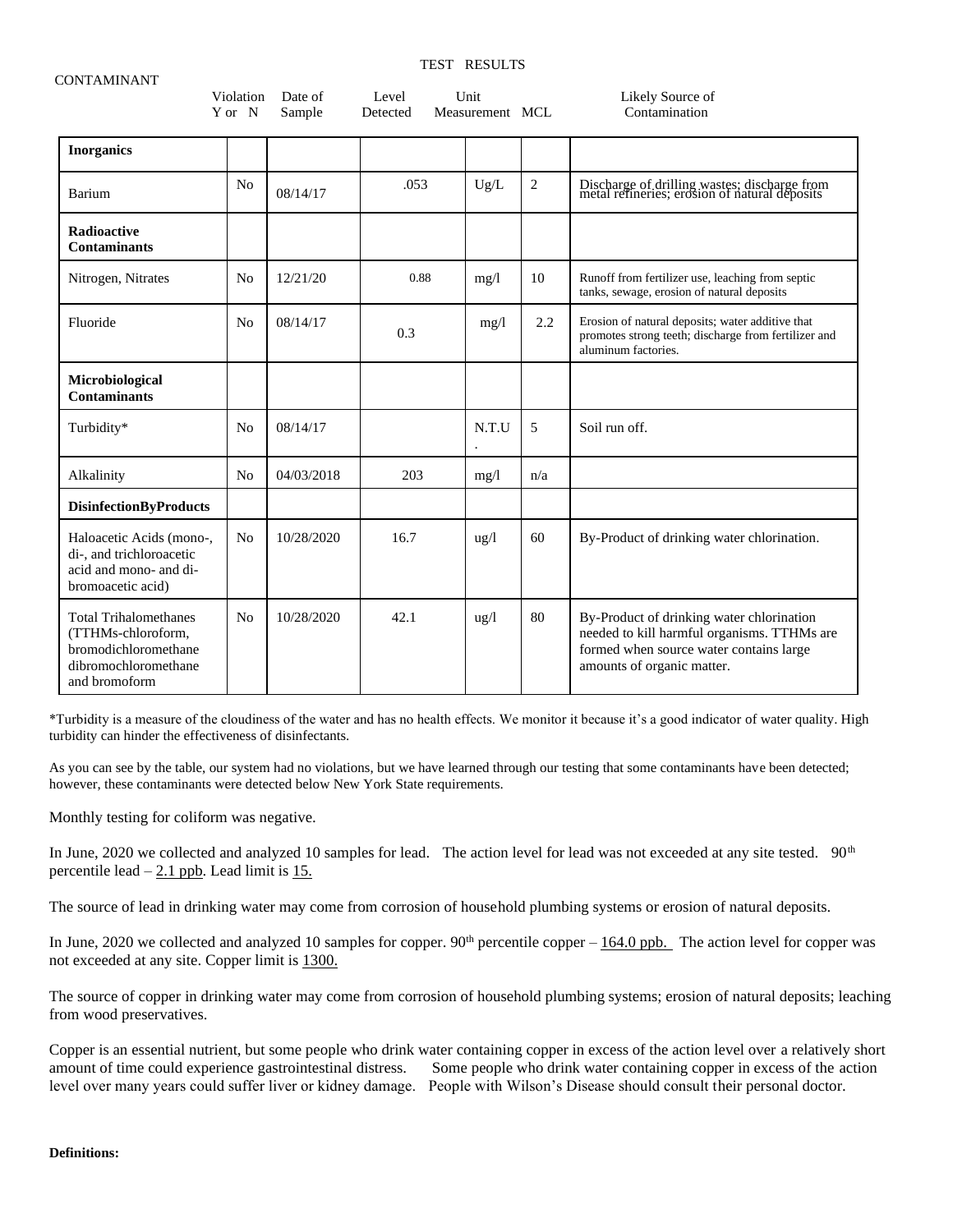*Maximum Contaminant Level (MCL)*: The highest level of a contaminant that is allowed in drinking water. MCLs are set as close to the MCLGs are feasible.

*Maximum Contaminant Level Goal (MCLG):* The level of a contaminant in drinking water below which there is no known or expected risk to health. MCLGs allow for a margin of safety.

*Picocuries per liter(pCi/L):* A measure of the radioactivity in water.

*Milligrams per liter(mg/l):* Corresponds to one part of liquid in one million parts of liquid (parts per million-ppm).

*Micrograms per liter(ug/l):* Corresponds to one part liquid in one billion parts of liquid (parts per billion-ppb).

*Nephelometric Turbidity Unit (N.T.U.)*: A measure of particles in the water.

## **Do I need to take special precautions?**

Although our drinking water met or exceeded state and federal regulations, some people may be more vulnerable to disease causing microorganisms or pathogens in drinking water than the general population. Immuno-compromised persons such as persons with cancer undergoing chemotherapy, persons who have undergone organ transplants, people with HIV/AIDS or other immune system disorders, some elderly, and infants can be particularly at risk from infections. These people should seek advice from their health care provider about drinking water. EPA/CDC guidelines on appropriate means to lessen the risk of infection by Cryptosporidium, Giardia and other microbial pathogens are available from the Safe Drinking Water Hotline (800-426-4791).

# **Water Rates**

The water rate is \$2.46 per 1000 gallons for operation and maintenance. A fixed rate of \$120.00 per year, per hook-up, is assessed for debt service. Water bills are sent April 1 and October 1 and unpaid balances are subject to a 10% penalty after 30 days. If bill remains unpaid by the first week in November, gross amount is added to the January tax roll.

# **Indoor Water Conservation Tips**

**General**

- Never pour water down the drain when there may be another use for it. Use it to water your indoor plants and garden.
- Repair dripping faucets by replacing washers. One drop per second wastes 2,700 gallons of water per year!
- Check all plumbing for leaks. Have leaks repaired by a plumber.
- Retrofit all household faucets by installing aerators with flow restrictors.
- Install an instant hot water heater on your sink.
- Insulate your water pipes to reduce heat loss and prevent them from breaking.
- Install a water-softening system only when the minerals in the water would damage your pipes. Turn softener off while on vacation.
- Choose appliances that are more energy and water efficient.

### **Bathroom**

- Consider purchasing a low-volume toilet that uses less than half the water of older models.
- Install a toilet displacement device to cut down on the amount of water needed to flush. Place a one-gallon plastic jug of water into the tank to displace toilet flow (do not use a brick, it may dissolve and loose pieces may cause damage to the internal parts.) Be sure installation does not interfere with the operating parts.
- Replace showerhead with an ultra-low-flow version.
- Place a bucket in the shower to catch excess water for watering plants.
- Avoid flushing the toilet unnecessarily. Dispose of tissue, insects and other similar waste in the trash rather than the toilet.
- Avoid taking baths take short showers turn on water only to get wet and lather and then again to rinse off.
- Avoid letting the water run while brushing your teeth, washing your face or shaving.

### **Kitchen**

- Operate automatic dishwashers only when they are fully loaded. Use the "light wash" feature, if available, to use less water.
- Hand wash dishes by filling two containers one with soapy water and the other with rinse water containing a small amount of chlorine bleach.
- Clean vegetables in a pan filled with water rather than running water from the tap.
- Start a compost pile as an alternate method of disposing of food waste or simply dispose of food in the garbage. (Kitchen sink disposals require a lot of water to operate properly.)
- Store drinking water in the refrigerator. Do not let the tap run while you are waiting for water to cool.
- Avoid wasting water waiting for it to get hot. Capture it for other uses such as plant watering or heat it on the stove or in a microwave.
- Avoid rinsing dishes before placing them in the dishwasher; just remove large particles of food. (Most dishwashers can clean soiled dishes very well, so dishes do not have to be rinsed before washing.)
- Avoid using running water to thaw meat or other frozen foods. Defrost food overnight in the refrigerator or use the defrost setting on your microwave oven.

# **Laundry**

• Operate automatic clothes washers only when they are fully loaded or set the water level for the size of your load.

### **Outdoor Water Conservation Tips**

- Check your well pump periodically. If the automatic pump turns on and off while water is not being used, you have a leak.
- Plant native and/or drought-tolerant grasses, ground covers, shrubs and trees. Once established, they do not need water as frequently and